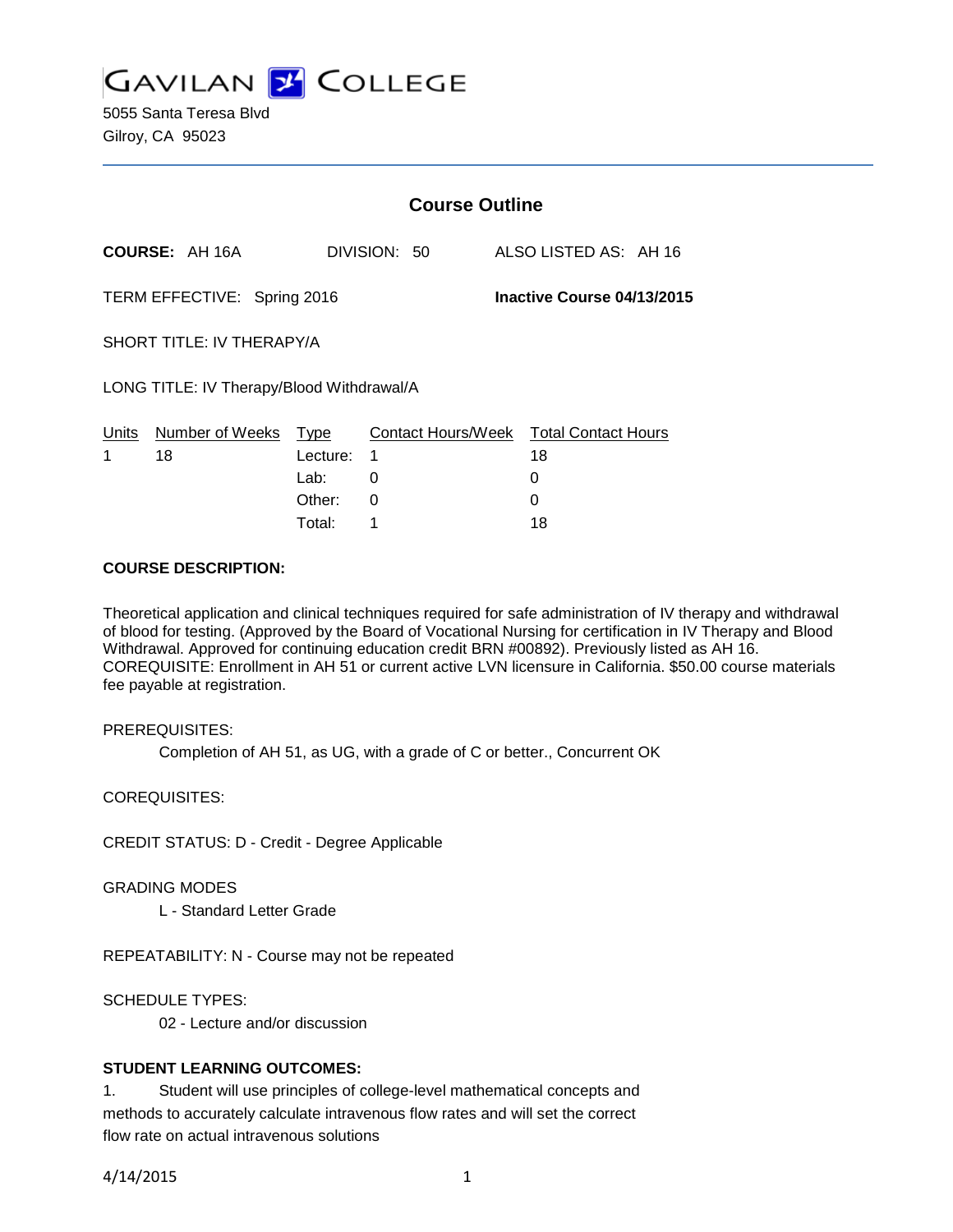Measure: Measure: Intravenous flow rate quizzes. Demonstration with equipment used in facilities in the clinical lab setting. Intravenous flow rate final exam (required to pass the class). PLO: 2,3,4,5,6 ILO: 2,4,6 GE-LO:

Year assessed or anticipated year of assessment: 2013

2. Student will explain the reason(s) for initiation of intravenous therapy, blood transfusions, blood component infusion and skin and arterial puncture

Measure: Measure: Written coursework. Lab demonstrations/simulations with classmates using actual equipment and evaluation by instructor. PLO: 2,3,4,5,6 ILO: 1,2,3,4,6 GE-LO: Year assessed or anticipated year of assessment: 2013

3. Student will communicate clearly, verbally and in writing using appropriate grammar, vocabulary and word usage with peers and instructors representing a diverse population and viewpoints while initiating IV therapy in the classroom setting.

Measure: Measure: Written coursework. Classroom simulations/evaluation by instructor. Clinical performance exams. Essay questions on quizzes and exams. Interactive classroom assignments using computer software.

PLO: ILO: 1,2,3,4,6 GE-LO: PLO: 2,3,4,5,6 ILO: 1,2,3,4,6 GE-LO: Year assessed or anticipated year of assessment: 2013

4. Student will demonstrate appropriate active listening skills using techniques of therapeutic communication to verify that communication has been accurately interpreted while performing IV therapy and blood withdrawal in the classroom setting

Measure: Role play with instructor evaluation. Clinical performance evaluation. PLO: 2,3,4,5,6 ILO: 1,2,3,4,6 GE-LO: Year assessed or anticipated year of assessment: 2013

5. Student will critically analyze data from textbooks, dictionaries, other reference books and the internet to apply theoretical concepts and facts

4/14/2015 2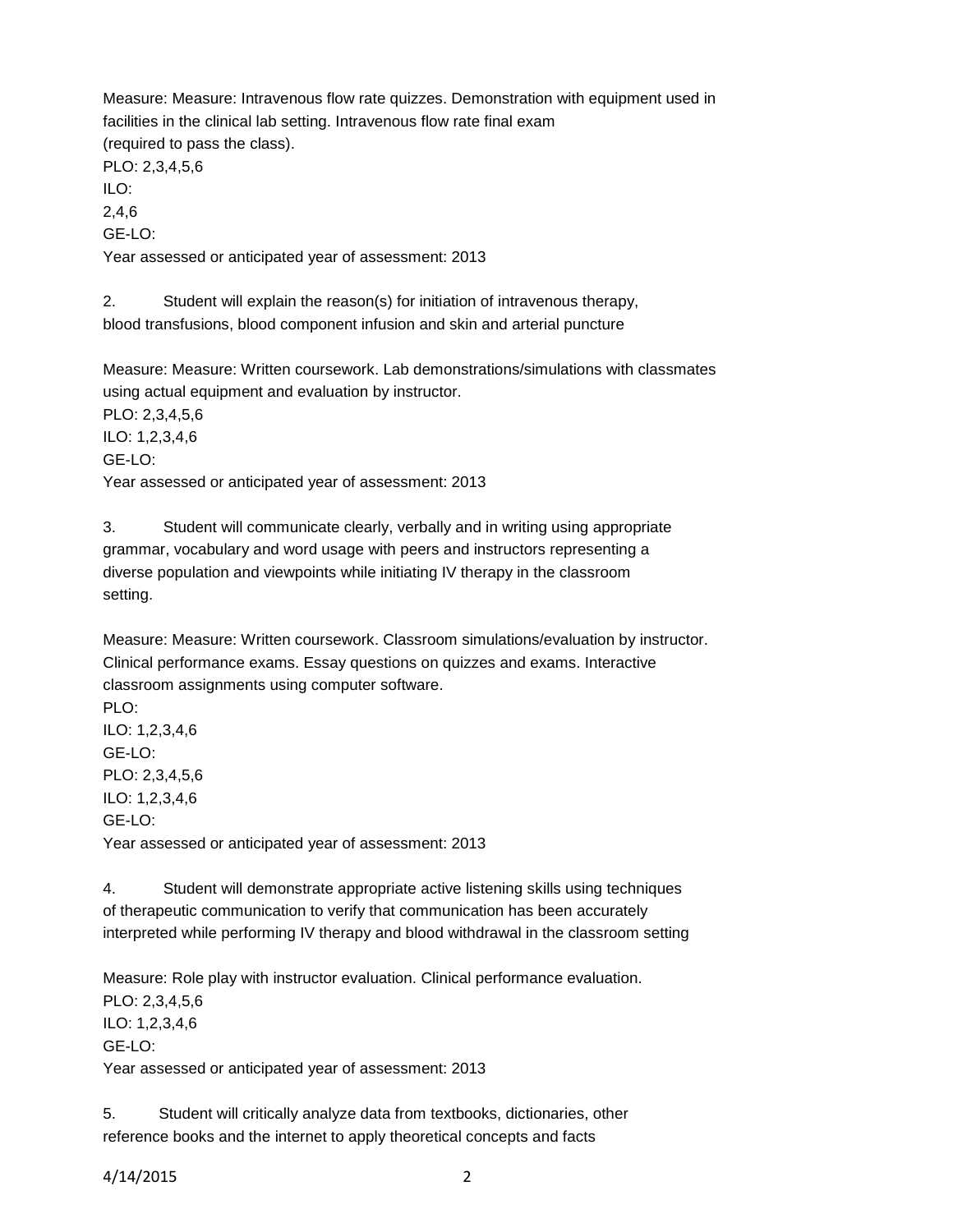related to the purpose and procedures of treatment with intravenous therapy to real life situations experienced by diverse patients.

Measure: Written coursework. Performance evaluations. Exams PLO: 2,3,4,5,6 ILO: 2,3,4,5,6 GE-LO: Year assessed or anticipated year of assessment: 2013

6. Student will apply knowledge of the legal guidelines for the licensed vocational nurse practicing intravenous therapy and blood withdrawal to real life situations.

Measure: Written coursework. Performance evaluations. Exams PLO: 2,3,4,5,6 ILO: 1,2,3,4,6 GE-LO: Year assessed or anticipated year of assessment: 2013

7. Students will analyze pre-written patient care plans of care and will individualize the plan for a specific patient

Measure: Written care plans. Clinical evaluations PLO: 2,3,4,5,6 ILO: 1,2,3,4 GE-LO: Year assessed or anticipated year of assessment: 2013

8. Student will correctly describe, recognize and troubleshoot common complications of intravenous therapy and blood withdrawal.

Measure: Clinical performance evaluation, computer simulations, exams. PLO: 2,3,4,5,6 ILO: 1,2,3,4 GE-LO: Year assessed or anticipated year of assessment: 2013

9. Student will safely initiate IV therapy and withdraw blood on peers.

Measure: Clinical performance evaluation(required by law to pass the class) PLO: 2,3,4,5,6 ILO: 1,2,3,4,6 GE-LO: Year assessed or anticipated year of assessment: 2013

## **CONTENT, STUDENT PERFORMANCE OBJECTIVES, OUT-OF-CLASS ASSIGNMENTS** Inactive Course: 04/13/2015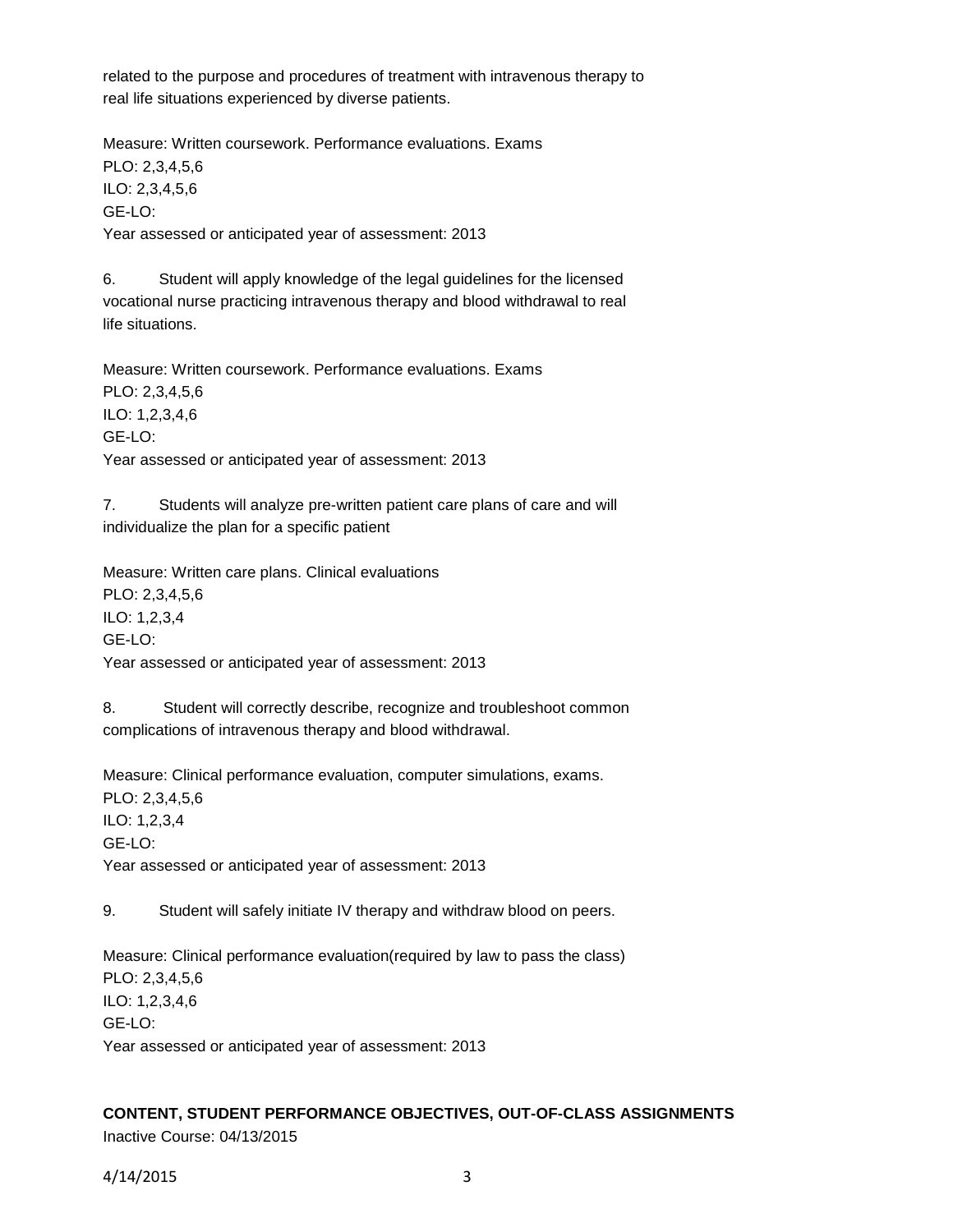AH 16 A concurrent with AH 51 (18 hours) Legal aspects as set forth in California Business and Professions Code Scope of practice regulations Universal precautions for infection control Indications for IV therapy Types of delivery systems Types of intravenous fluid Observation of patient Regulating flow rate Assessment of local and systemic reactions Documentation Exam

# **METHODS OF INSTRUCTION:**

Lecture, skill demonstration, use of videos, computer software, IV simulator, and actual IV equipment.

### **METHODS OF EVALUATION:**

This is a degree-applicable course, but substantial writing assignments are NOT appropriate, because the course primarily: Involves skill demonstrations or problem solving The problem-solving assignments required: Homework problems **Quizzes** Exams Other: Minimum 85% competency level pass/fail only The types of skill demonstrations required: Class performance Performance exams The types of objective examinations used in the course: Multiple choice True/false Matching items Other: Calculations Other category: None The basis for assigning students grades in the course: Writing assignments: 0% - 0% Problem-solving demonstrations: 15% - 30% Skill demonstrations: 15% - 80% Objective examinations: 60% - 90% Other methods of evaluation: 0% - 0%

# **REPRESENTATIVE TEXTBOOKS:**

Required:

Phillips, Manual of IV Therapeutics, FA Davis, 2010, or other appropriate college level text. Reading level of text, Grade: 17th grade Verified by: KBedell